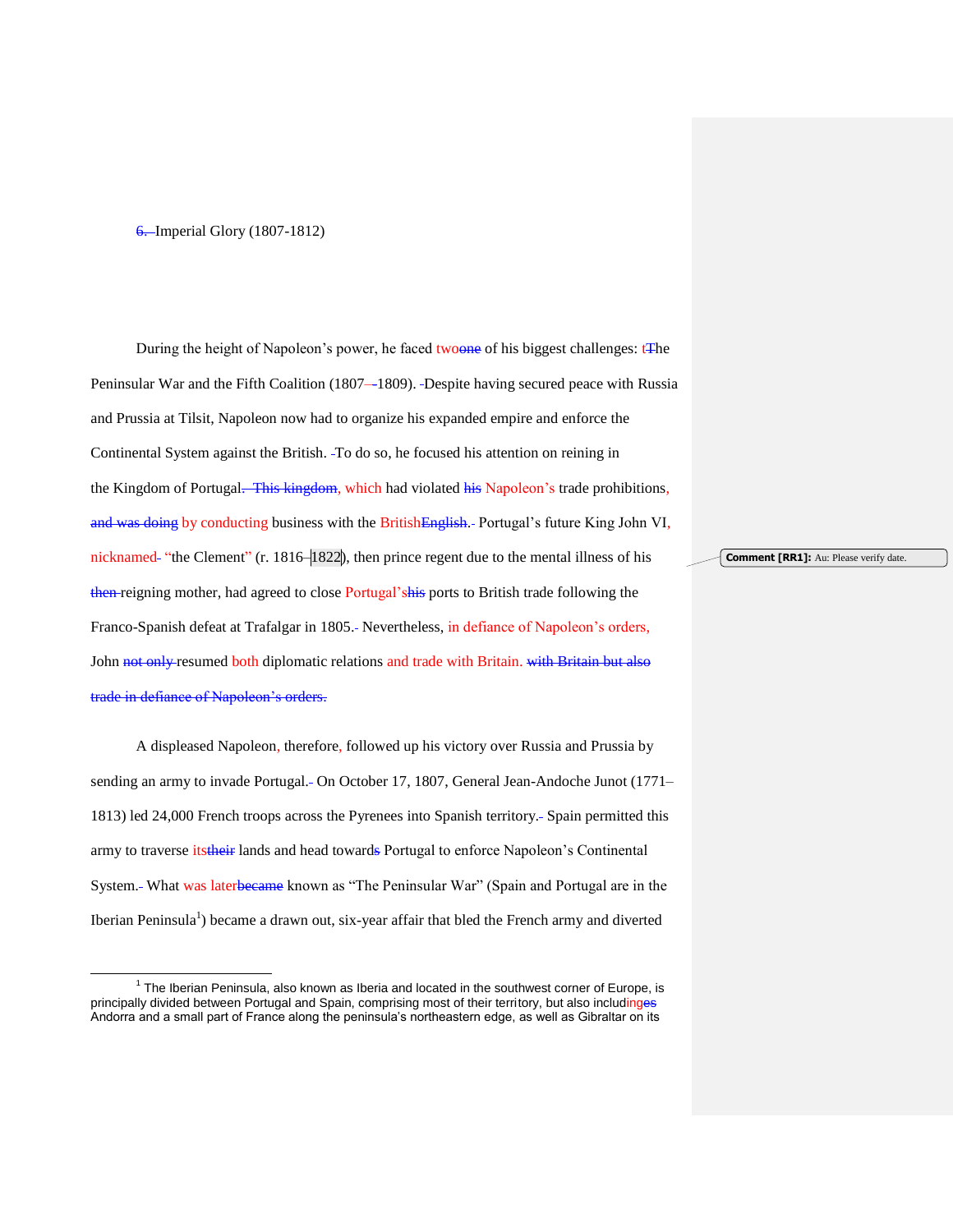valuable troops, attention, and resources from other theaters that may have been more important.

With Napoleonic forces moving about throughout the Iberian Peninsula by the winter of 1808, French agents-intrigued inin the internal affairs of their Spanish ally and not just in those of their Portuguese enemy. -With apparent discord dividing members of the Spanish royal family—, discord stoked by French agents—, Napoleon announced on February 16, 1808, that he would intervene as a mediator between the rival political factions in the country. This "mediation" included sending French Marshal Murat with 120,000 troops into Spain. This new French force, which arrived in Madrid on March  $24^{\frac{th}{n}}$ , where they were far from welcomed. Instead, riots soon erupted against what was perceived as a foreign occupation, and to the further outrage of many Spaniards, Napoleon appointed his brother, Joseph Bonaparte, as the new k<sup>king</sup> of Spain in the summer of 1808. Spain's heavily religious and conservative population opposedfelt outrage at thise imposition of a French monarch who had no without significant prior ties to Spain, especially one with ties to a Masonic *L*-odge. Although Joseph managed to put an end to the Spanish Inquisition during his reign, Joseph and his loyal Spanish followers (called "*Josefinos*" by rebellious Spaniards) were held in contempt by the public<del>, although one thing</del> Joseph accomplished during his reign was to finally put an end to the Spanish Inquisition.

 Throughout Spain, resistance to French occupation spread to such an extent that in July, the French suffered a major defeat at the Battle of Bailén. -Spainishn suffered easualties and losses numbered a mere 243 dead and 735 wounded versus while Frenchance suffered casualties and losses of some 2,200 dead, 400 wounded,, and 17,635 captured. Joseph attempted to secure Napoleon's permission to abdicate after retreating to the nNorth, but Napoleon would hear none

 $\overline{a}$ 

**Comment [RR2]:** AU: This is colloquial usage. Change?

south coast, a small peninsula which forms an overseas territory of the United Kingdom of Great Britain and Northern Ireland.